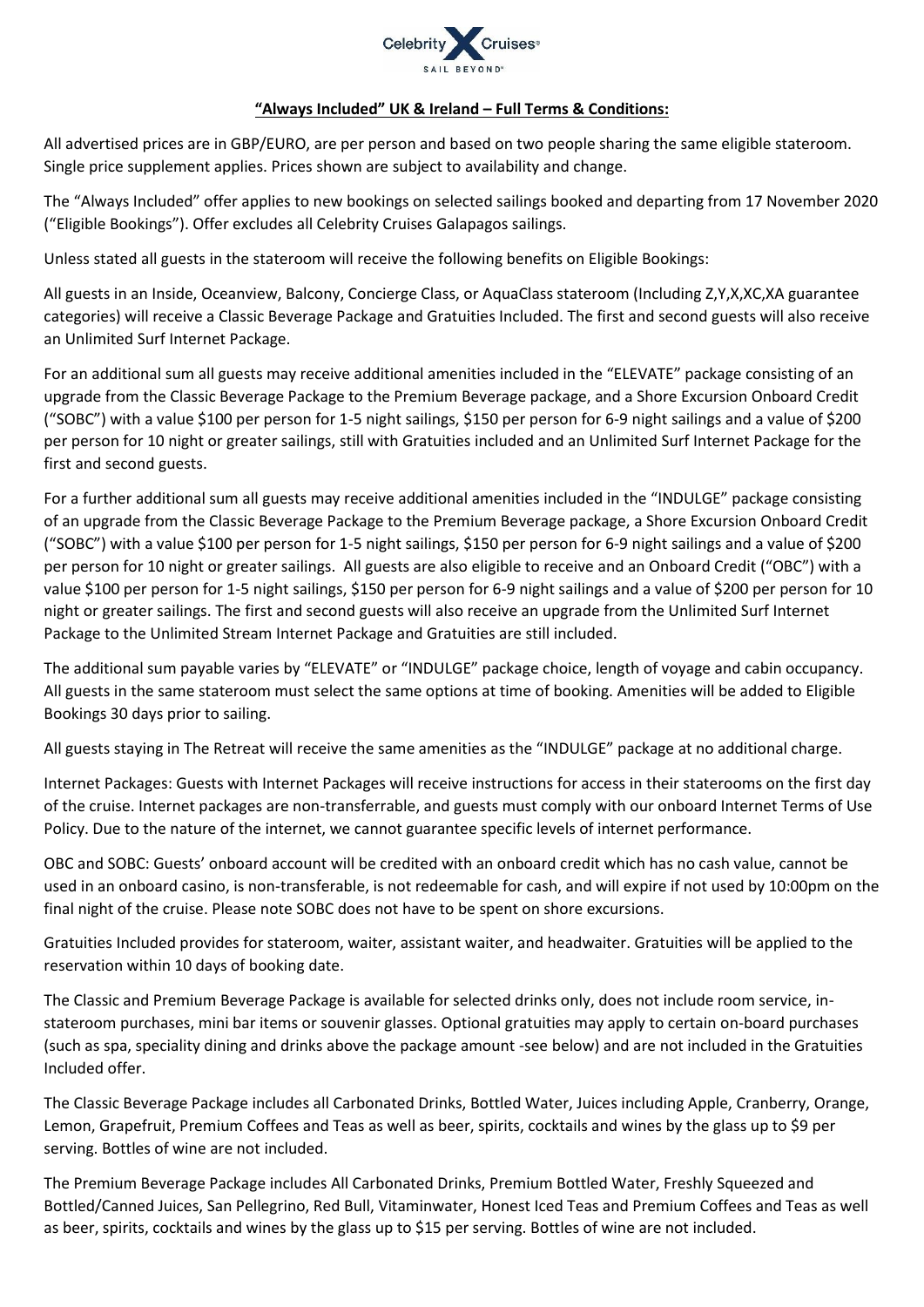Please visit www.celebritycruises.co.uk/onboard/food-and-drink/bars-and-lounges/wine-and-beverage-packages/ for further information on available beverages and full restrictions. Please drink responsibly.

The minimum drinking age for purchasing or consuming alcoholic beverages on Celebrity Cruises ships sailing from North America and Canada is 21 years at the time of sailing, and elsewhere is 18 years to comply with applicable laws. Where the eligible guest in a stateroom is less than the applicable minimum age on the initial sailing date, a Classic Nonalcoholic beverage package will be provided to this guest instead.

Valid passenger date of birth information must be provided at the time of booking before a beverage package will be applied. This is a legal requirement and we reserve the right to withdraw the package if guests do not meet the qualifying criteria.

Single adult guests making an Eligible Booking will receive the same amenities as applicable to two adult guests, but on an individual basis.

Bookings that are created after the stated "Always Included" start date but that subsequently move to a non-applicable ship and sailing date or to a promotion that is non combinable with "Always Included" will not retain "Always Included" benefits. "Always Included" is not combinable with promotions offered outside of the UK and Ireland. Bookings that wish to change their "Always Included" option will have the ability to do so at the Standard rate on their booking plus any applicable charges linked to the new package choice they have made.

"Always Included" is combinable with shareholders benefits, Future Cruise (Onboard Bookings) On-board spend (Onboard Spend amounts vary depending on duration of cruise and category of stateroom), One Category Upgrade, Back to Back sailing saving offer and Future Cruise Certificates.

Existing Bookings made before 10 November 2020 that wish to transfer into "Always Included" can call our UK Call centre to be quoted today's prevailing pricing based on the category of their choice if outside of final payment or cancel and re-book the category of their choice to access the "Always Included" offer at today's prevailing pricing.

"Always Included" will apply to new Groups created after 17 November 2020. Group bookings must be named, and deposits received before the agreed group release date. Unnamed existing group bookings keep their existing rate and will receive all three amenities. Named existing group bookings cannot be cancelled and rebooked under this offer. "Always Included" is not applicable to incentive, contract, or charter groups. Other price programmes such as, but not limited to, Net Rates, Interline Rates & Simply Sail Rates may not qualify for "Always Included" benefits.

The "Always Included" offer only applies to bookings made in GBP and Euro currency via the Celebrity Cruises Call Centre on (UK) 0844 493 6005 (Ireland) 18000 932 625, via www.celebritycruises.co.uk, whilst onboard a Celebrity Cruises Ship or via UK and Ireland travel agents.

For general booking conditions including advice on ATOL/ABTA protection, "Always Included" terms and conditions and applicable ships and sail dates, combinability restrictions, promotional terms and conditions, cancellation charges and other information, please visit www.celebritycruises.co.uk/terms-and-conditions/ or contact your travel agent. General Booking conditions can also be found in the Celebrity Cruises 2020-2021 brochure.

RCL Cruises Ltd t/a Celebrity Cruises (company number 07366612) with registered office address at Building 3, The Heights, Brooklands, Weybridge, Surrey KT13 0NY.